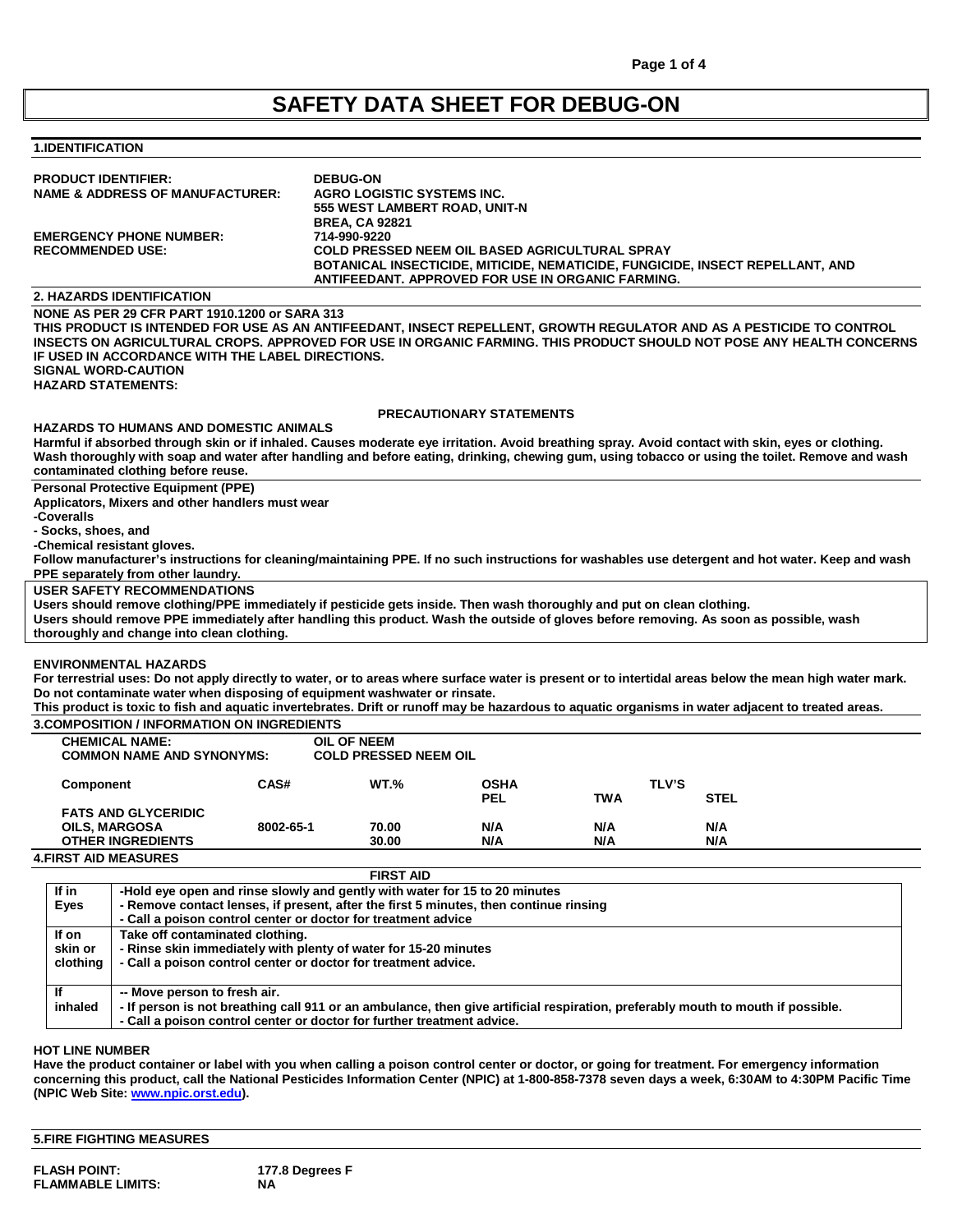# **6.ACCIDENTAL RELEASE MEASURES**

## **STEPS TO BE TAKEN IN THE EVENT OF A SPILL OR DISCHARGE:**

**TAKE UP WITH SAND OR OTHER ABSORBANT MATERIAL AND PLACE IN CONTAINER FOR LATER DISPOSAL. WASH DOWN THE AREA WITH WATER**

**DISPOSAL PROCEDURE:**

**BURY OR INCINERATE IN ACCORDANCE WITH ALL APPLICABLE FEDERAL, STATE, AND LOCAL ENVIRONMENTAL REGULATIONS.**

| <b>VENTILATION:</b>               | USE ADEQUATE GENERAL LOCAL EXHAUST VENTILATION TO<br><b>KEEP VAPOR OR MIST LEVELS AS LOW AS POSSIBLE.</b> |
|-----------------------------------|-----------------------------------------------------------------------------------------------------------|
| RESPIRATORY<br><b>PROTECTION:</b> | IF AIRBORNE CONCENTRATION IS HIGH, USE AN APPROPRIATE RESPIRATOR OR DUST MASK.                            |
| EYE/ SKIN PROTECTION:             | SAFETY GOGGLES, CHEMICAL RESISTANT GLOVES, COVERALLS, SHOES AND SOCKS.                                    |
|                                   |                                                                                                           |

**7.HANDLING AND STORAGE**

| <b>SPECIAL PRECAUTIONS:</b>             | KEEP CONTAINER TIGHTLY CLOSED. STORE IN A COOL AND DRY PLACE (BETWEEN 60 DEGREES F AND 80 |
|-----------------------------------------|-------------------------------------------------------------------------------------------|
|                                         | DEGREES F). SUITABLE FOR ANY GENERAL CHEMICAL STORAGE AREA.                               |
|                                         | AVOID PERSONAL CONTACT AND HANDLE WITH CARE IN ACCORDANCE WITH GOOD INDUSTRIAL            |
|                                         | <b>PRACTICES. DO NOT REFRIGERATE.</b>                                                     |
| A EVBOOUDE OOUTROLOGEROOMIAL RRATEOTION |                                                                                           |

**8.EXPOSURE CONTROLS/PERSONAL PROTECTION**

| <b>CARCINOGENICITY:</b> | NTP: NO IARC: NO       | <b>Z LIST: NO</b> | <b>OSHA REG: NO</b>                                           |  |
|-------------------------|------------------------|-------------------|---------------------------------------------------------------|--|
| <b>EFFECTS OF</b>       |                        |                   |                                                               |  |
| <b>OVEREXPOSURE:</b>    | <b>NOT KNOWN</b>       |                   |                                                               |  |
| <b>TARGET ORGANS:</b>   | <b>NONE IDENTIFIED</b> |                   |                                                               |  |
| <b>ROUTES OF ENTRY:</b> |                        |                   | INHALATION, INGESTION, SKIN CONTACT, EYE CONTACT, ABSORPTION, |  |

**\_\_\_\_\_\_\_\_\_\_\_\_\_\_\_\_\_\_\_\_\_\_\_\_\_\_\_\_\_\_\_\_\_\_\_\_\_\_\_\_\_\_\_\_\_\_\_\_\_\_\_\_\_\_\_\_\_\_\_\_\_\_\_\_\_\_\_\_\_\_\_\_\_\_\_\_\_\_\_\_\_\_\_\_\_\_\_\_\_\_\_\_\_\_\_\_\_\_\_\_\_\_\_\_\_\_\_\_\_\_**

**\_\_\_\_\_\_\_\_\_\_\_\_\_\_\_\_\_\_\_\_\_\_\_\_\_\_\_\_\_\_\_\_\_\_\_\_\_\_\_\_\_\_\_\_\_\_\_\_\_\_\_\_\_\_\_\_\_\_\_\_\_\_\_\_\_\_\_\_\_\_\_\_\_\_\_\_\_\_\_\_\_\_\_\_\_\_\_\_\_\_\_\_\_\_\_\_\_\_\_\_\_\_\_\_\_\_\_\_\_\_\_\_\_**

**TOXICOLOGICAL INFORMATION:**

**ORAL LD50 = >5000 mg/kg; DERMAL LD50 = >2000 mg/kg; INHALATION LC50= >6.17+/- 1.23 mg/liter DERMAL IRRITATION= Slightly irritating, Toxicity Category IV; ACUTE EYE IRRITATION= Minimally irritating, Toxicity Category III; SKIN** 

**SENSITIZATION: Mildly Sensitizing (test with similar product containing high concentration of the same AI)**

## **HAZARDS TO HUMANS AND DOMESTIC ANIMALS**

**Harmful if absorbed through skin or if inhaled. Causes moderate eye irritation. Avoid breathing spray. Avoid contact with skin, eyes or clothing. Wash thoroughly with soap and water after handling and before eating, drinking, chewing gum, using tobacco or using the toilet. Remove and wash contaminated clothing before reuse.**

**Personal Protective Equipment (PPE) Applicators, Mixers and other handlers must wear -Coveralls - Socks, shoes, and -Chemical resistant gloves. Follow manufacturer's instructions for cleaning/maintaining PPE. If no such instructions for washables use detergent and hot water. Keep and wash PPE separately from other laundry**

**USER SAFETY RECOMMENDATIONS Users should remove clothing/PPE immediately if pesticide gets inside. Then wash thoroughly and put on clean clothing. Users should remove PPE immediately after handling this product. Wash the outside of gloves before removing. As soon as possible, wash thoroughly and change into clean clothing.**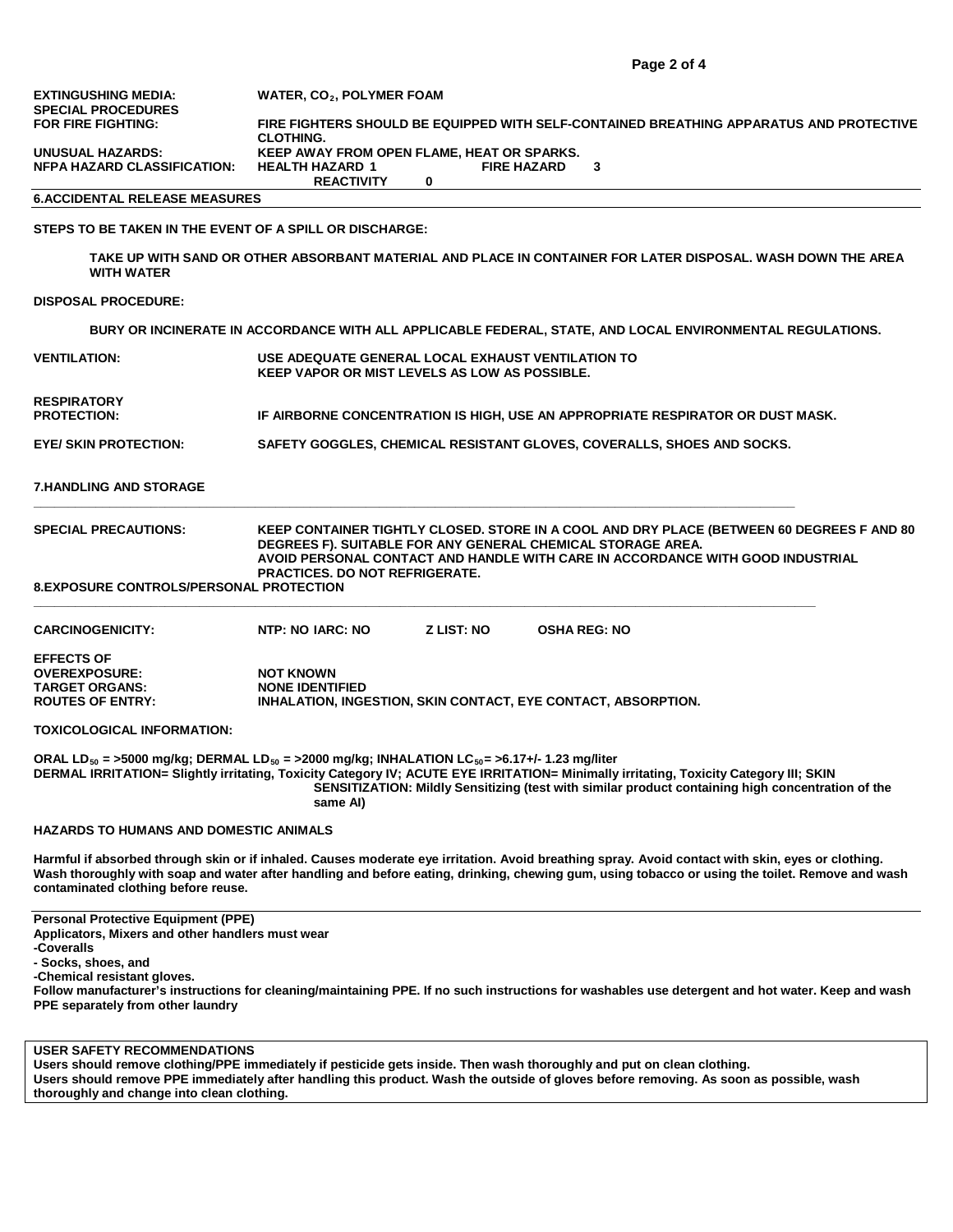# **9.PHYSICAL CHEMICAL PROPERTIES**

| <b>APPEARANCE:</b><br><b>UPPER/LOWER FLAMMABILITY</b><br>ODOR:<br><b>VAPOR PRESSURE:</b><br>pH:<br><b>RELATIVE DENSITY:</b><br><b>MELTING/FREEZING POINT:</b><br><b>SOLUBILITY IN WATER:</b><br><b>BOILING POINT:</b><br><b>FLASH POINT:</b><br><b>EVAPORATION RATE:</b><br><b>PARTITION COEFFICIENT:</b><br><b>AUTO-IGNITION TEMPERATURE:</b><br><b>DECOMPOSITION TEMPERATURE:</b><br><b>VISCOSITY:</b><br><b>STORAGE STABILITY:</b><br><b>STABILITY:</b><br><b>CONDITIONS TO AVOID:</b><br><b>INCOMPATIBLES:</b><br><b>POLYMERIZATION:</b><br><b>DECOMPOSITION</b><br><b>PRODUCTS:</b> | <b>DARK BROWN LIQUID</b><br><b>177.8 DEGREES F</b><br><b>CHARACTERISTIC NUTTY ODOR</b><br>N/A<br>4.81<br>0.907<br><b>LIQUID/ 60 DEGREES F</b><br><b>DISPERSIBLE</b><br>$>$ 209°F<br><b>177.8 DEGREES F</b><br>N/A<br>N/A<br>N/A<br>N/A<br>58.2 cps<br>STABLE AT ROOM TEMPERATURE FOR 24 MONTHS.<br><b>STABLE</b><br><b>NONE DOCUMENTED</b><br><b>NONE</b><br><b>WILL NOT OCCUR</b><br><b>CARBON MONOXIDE</b> |
|------------------------------------------------------------------------------------------------------------------------------------------------------------------------------------------------------------------------------------------------------------------------------------------------------------------------------------------------------------------------------------------------------------------------------------------------------------------------------------------------------------------------------------------------------------------------------------------|--------------------------------------------------------------------------------------------------------------------------------------------------------------------------------------------------------------------------------------------------------------------------------------------------------------------------------------------------------------------------------------------------------------|
|                                                                                                                                                                                                                                                                                                                                                                                                                                                                                                                                                                                          |                                                                                                                                                                                                                                                                                                                                                                                                              |
| <b>10.STABILITY AND REACTIVITY</b><br><b>REACTIVITY DATA:</b>                                                                                                                                                                                                                                                                                                                                                                                                                                                                                                                            |                                                                                                                                                                                                                                                                                                                                                                                                              |
| STABILITY:<br><b>CONDITIONS TO AVOID:</b><br><b>INCOMPATIBLES:</b><br><b>POLYMERIZATION:</b><br><b>DECOMPOSITION PRODUCTS:</b>                                                                                                                                                                                                                                                                                                                                                                                                                                                           | <b>STABLE</b><br><b>NONE DOCUMENTED</b><br><b>NONE</b><br><b>WILL NOT OCCUR</b><br><b>CARBON MONOXIDE</b>                                                                                                                                                                                                                                                                                                    |
| <b>CHEMICAL STABILITY:</b><br><b>STABILIZER:</b><br><b>PHYSICAL APPEARANCE:</b>                                                                                                                                                                                                                                                                                                                                                                                                                                                                                                          | <b>STABLE UNDER AMBIENT TEMPERATURE</b><br><b>NONE REQUIRED</b><br>UNCHANGED UNDER AMBIENT TEMPERATURE                                                                                                                                                                                                                                                                                                       |
| OTHER:                                                                                                                                                                                                                                                                                                                                                                                                                                                                                                                                                                                   |                                                                                                                                                                                                                                                                                                                                                                                                              |
| <b>POLYMERIZATION:</b><br><b>CONDITIONS TO AVOID:</b><br><b>INCOMPATIBLE MATERIALS:</b><br><b>HAZARDOUS DECOMPOSITIONS PRODUCTS NONE</b>                                                                                                                                                                                                                                                                                                                                                                                                                                                 | <b>WILL NOT OCCUR</b><br><b>EXTREME COLD AS PRODUCT WILL SOLIDIFY</b><br><b>COPPER PRODUCTS, ALKALINE PRODUCTS</b>                                                                                                                                                                                                                                                                                           |
| <b>11.TOXICOLOGICAL INFORMATION</b>                                                                                                                                                                                                                                                                                                                                                                                                                                                                                                                                                      |                                                                                                                                                                                                                                                                                                                                                                                                              |
| <b>ROUTES OF EXPOSURE:</b><br><b>EFFECTS OF OVEREXPOSURE:</b><br><b>TARGET ORGANS:</b>                                                                                                                                                                                                                                                                                                                                                                                                                                                                                                   | INHALATION, INGESTION, SKIN CONTACT, EYE CONTACT, ABSORPTION<br><b>NOT KNOWN</b><br><b>NONE IDENTIFIED</b>                                                                                                                                                                                                                                                                                                   |
| <b>CARCINOGENICITY:</b>                                                                                                                                                                                                                                                                                                                                                                                                                                                                                                                                                                  |                                                                                                                                                                                                                                                                                                                                                                                                              |
| NTP:<br>IARC:<br>Z LIST:<br><b>OSHA REG:</b>                                                                                                                                                                                                                                                                                                                                                                                                                                                                                                                                             | <b>NO</b><br><b>NO</b><br><b>NO</b><br><b>NO</b>                                                                                                                                                                                                                                                                                                                                                             |
| ORAL LD <sub>50</sub><br><b>DERMAL LD<sub>50</sub></b><br><b>INHALATION LC<sub>50</sub>:</b><br><b>DERMAL IRRITATION:</b><br><b>ACUTE EYE IRRITATION:</b><br><b>SKIN SENSITIZATION:</b>                                                                                                                                                                                                                                                                                                                                                                                                  | =>5000MG/KG<br>=> 2000 MG/KG<br>$=$ >1.34 MG/LITER<br><b>NON IRRITANT</b><br><b>SLIGHT IRRITANT</b><br><b>MODERATE SENSITIZER</b>                                                                                                                                                                                                                                                                            |

**Harmful if absorbed through skin or if inhaled. Causes moderate eye irritation. Avoid breathing spray. Avoid contact with skin, eyes or clothing. Wash thoroughly with soap and water after handling and before eating, drinking, chewing gum, using tobacco or using the toilet. Remove and wash contaminated clothing before reuse.**

## **12.ECOLOGICAL INFORMATION**

#### **ENVIRONMENTAL HAZARDS**

**For terrestrial uses: Do not apply directly to water, or to areas where surface water is present or to intertidal areas below the mean high water mark. Do not contaminate water when disposing of equipment washwater or rinsate.**

**This product is toxic to fish and aquatic invertebrates. Drift or runoff may be hazardous to aquatic organisms in water adjacent to treated areas.**

**\_\_\_\_\_\_\_\_\_\_\_\_\_\_\_\_\_\_\_\_\_\_\_\_\_\_\_\_\_\_\_\_\_\_\_\_\_\_\_\_\_\_\_\_\_\_\_\_\_\_\_\_\_\_\_\_\_\_\_\_\_\_\_\_\_\_\_\_\_\_\_\_\_\_\_\_\_\_\_\_\_\_\_\_\_\_\_\_\_\_\_\_\_\_\_\_\_\_\_\_\_\_\_\_\_\_\_\_\_\_\_\_\_**